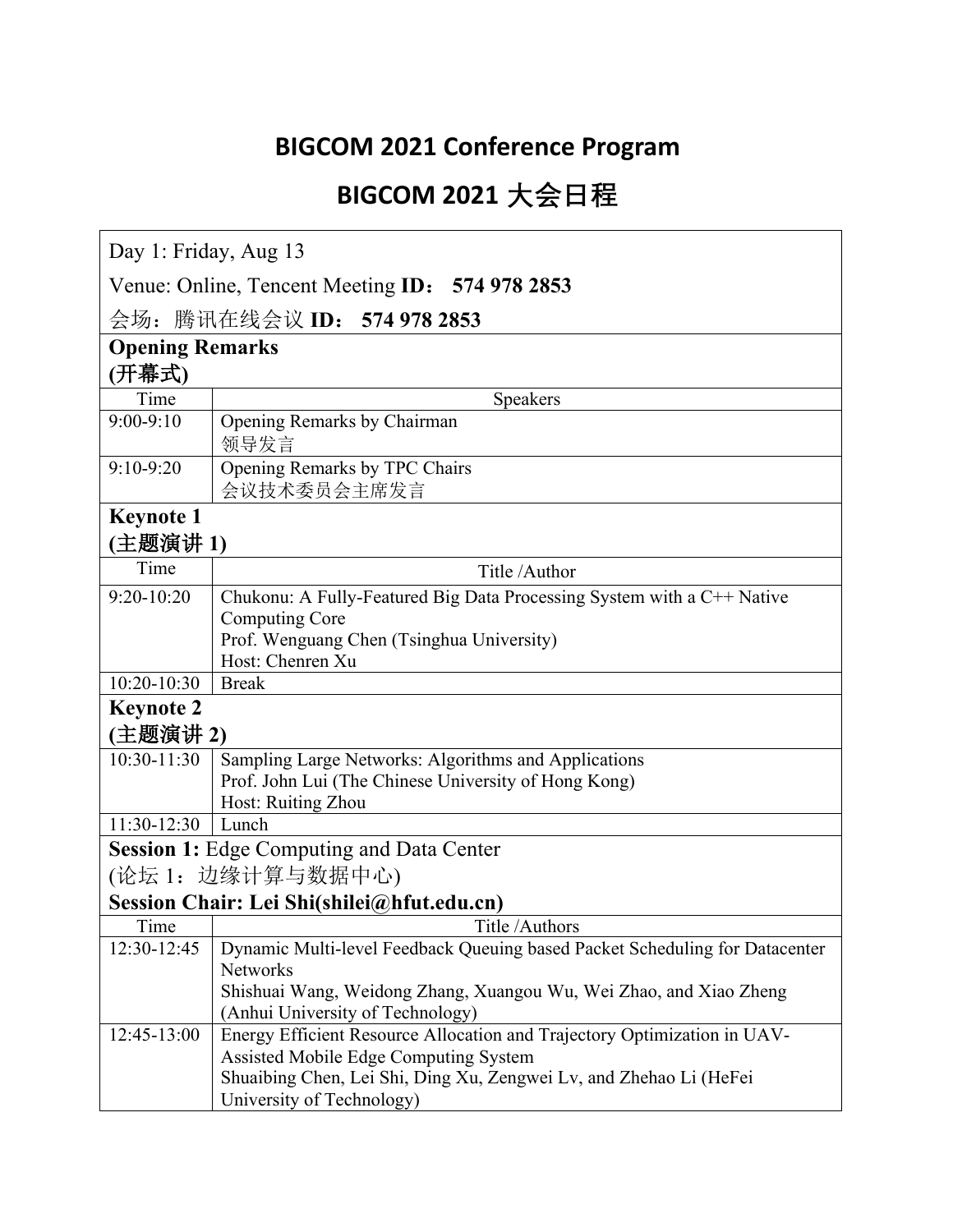| 13:00-13:15                                  | Mec2: Mobile Edge Computing enabled Caching Framework for Internet of          |
|----------------------------------------------|--------------------------------------------------------------------------------|
|                                              | Vehicles                                                                       |
|                                              | Guozhi Zhang (Northwest Normal University); Jiqiang Liu and Xiaolin Chang      |
|                                              | (Beijing Jiaotong University)                                                  |
| $13:15-13:30$                                | Listen-on-Edge: towards Learning Realtime Traffic Flow in Smart City           |
|                                              | Liangyan Hu, Yuanfei Yang, Guodong Sun, and Ruifeng Duan (Beijing Forestry     |
|                                              | University); Xingjian Ding (Renmin University of China)                        |
| 13:30-13:45                                  | DiterGraph: Toward I/O-Efficient Incremental Computation over Large Graphs     |
|                                              | with Billion Edges                                                             |
|                                              | Yujie Du, Zhigang Wang, Ning Wang, Luqing Xie, and Zhiqiang Wei (Ocean         |
|                                              | University of China)                                                           |
|                                              | Session 2: Wireless Signals and Systems                                        |
|                                              | (论坛 2: 无线通信与感知)                                                                |
|                                              | Session Chair: Xuangou Wu(wuxgou@ahut.edu.cn)                                  |
| Time                                         | Title /Authors                                                                 |
| 13:45-14:00                                  | Matched Averaged Federated Learning Gesture Recognition with WiFi Signals      |
|                                              | Zexin Wang, Weidong Zhang, Xuangou Wu, and Xiujun Wang (School of              |
|                                              | Computer Science and Technology, Anhui University of Technology)               |
| 14:00-14:15                                  | A Novel Routing Metric for Underwater Optical Wireless Communication Using     |
|                                              | $ns-3$                                                                         |
|                                              | Bowen Yan, Lei Wang, Yu Su, Yu Tian, and Bingxian Lu (Dalian University of     |
|                                              | Technology)                                                                    |
| $14:15 - 14:30$                              | Wi-Piga:A personnel-independent method for actions recognition based on Wi-Fi  |
|                                              | Zhanjun Hao, Juan Niu, Xiaochao Dang, and Zhiqiang Qiao (Northwest Normal      |
|                                              | University)                                                                    |
| 14:30-14:45                                  | WiFi-Bluetooth Dual Modal Indoor Positioning System Using Adaptive Range       |
|                                              | Filter                                                                         |
|                                              | Peng Zhao, Lei Wang, and Yu Tian (Dalian University of Technology); Linlin     |
|                                              | Guo (Shandong Normal University); Bingxian Lu (Dalian University of            |
|                                              | Technology)                                                                    |
| 14:45-15:00                                  | <b>Break</b>                                                                   |
| Keynote 3                                    |                                                                                |
| 主题演讲 3)                                      |                                                                                |
| Time                                         | Title /Author                                                                  |
| 15:00-16:00                                  | Estimating Socioeconomic Status with Big Data                                  |
|                                              | Prof. Xiaoming Fu (Georg-August-University of Goettingen)                      |
|                                              | Host: Haisheng Tan                                                             |
| 16:00-16:15                                  | <b>Break</b>                                                                   |
|                                              | <b>Session 3:</b> Classification and Identification                            |
| (论坛 3: 分类与识别)                                |                                                                                |
| Session Chair: Tao Wu(wutao20@nudt. edu. cn) |                                                                                |
| Time                                         | Title/Authors                                                                  |
| 16:15-16:30                                  | Nutrition Feature Basis of Food Classification in Traditional Chinese Medicine |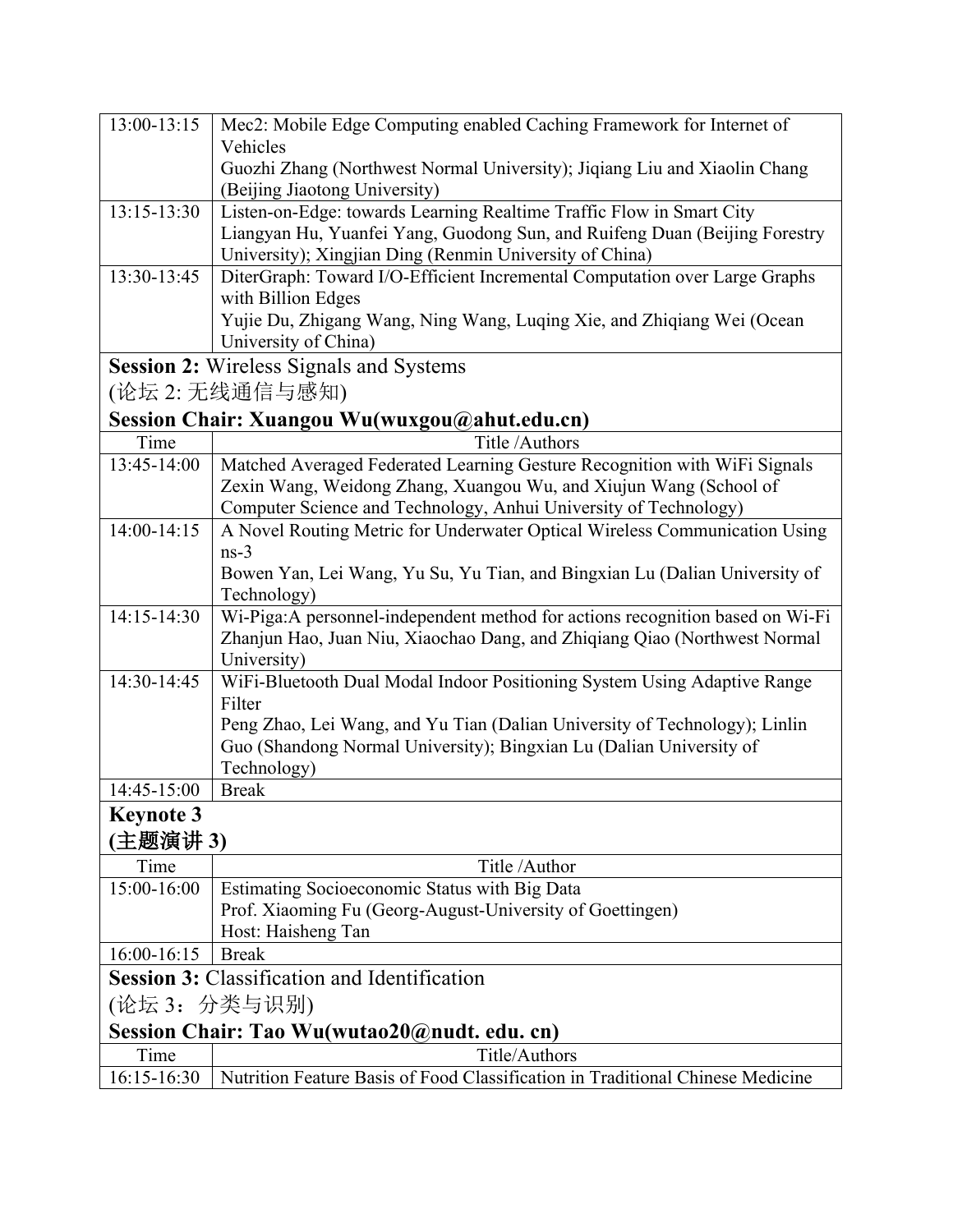|                 | Wan Yi, Xiaosong Han, Fucheng Zhao, Yikun Zhang, Jun Cheng, and Peiyu Niu      |
|-----------------|--------------------------------------------------------------------------------|
|                 | (Key Laboratory for Symbol Computation and Knowledge Engineering of            |
|                 | National Education Ministry, College of Computer Science and Technology, Jilin |
|                 | University)                                                                    |
| 16:30-16:45     | A Distributed Traffic Classification Model based on Federated Learning         |
|                 | Xufeng Zhu, Nina Shu, Huaixi Wang, and Tao Wu (National University of          |
|                 | Defense Technology)                                                            |
| $16:45-17:00$   | Constructing Knowledge Representation Vectors by Symbolic Fourier              |
|                 | Approximation and Dynamic Time Warping to Improve Time Series                  |
|                 | Classification                                                                 |
|                 | Yucheng Li and Derong Shen (Northeastern University in China)                  |
| $17:00-17:15$   | Classification of Birds Based on Weighted Fusion                               |
|                 | Peng Wu, Xiaomei Yi, and Lufeng Mo (Zhejiang A&F University); Gang Wu          |
|                 | (Beijing Forestry University)                                                  |
| $17:15 - 17:30$ | SignID: Acoustic-based Identification with Single Sign Gesture Cheng Chuanhu,  |
|                 | Xiong Yan, Huang Wenchao and Ma Lu                                             |
|                 | Hui Xu, TianRan Wang, XiaoYu Wang, YuBo Yan, and PanLong Yang                  |
|                 | (University of Science and Technology of China)                                |

### Day 2: Saturday, Aug 14

Venue: Online

#### Tencent Meeting **ID**: **574 978 2853**

**Session 4:** Computing(i)

(论坛 4:计算 1)

#### **Session Chair: Tong Liu(tong\_liu@shu.edu.cn)**

| Time            | Title/Authors                                                                |
|-----------------|------------------------------------------------------------------------------|
| $9:30-9:45$     | Bandit-Enhanced Graph Collaborative Filtering via Graph Reconstruction       |
|                 | Ruoyu Zhao (University of Science and Technology of China)                   |
| $9:45-10:00$    | MGSTCN: A Multi-Graph Spatio-Temporal Convolutional Network for Metro        |
|                 | <b>Passenger Flow Prediction</b>                                             |
|                 | Jiahao Yang, Tong Liu, Chengfan Li, and Weiqin Tong (School of Computer      |
|                 | Engineering and Science, Shanghai University); Yanmin Zhu (Department of     |
|                 | Computer Science and Engineering, Shanghai Jiao Tong University); Wenwei     |
|                 | Ai (Shanghai Shentong Metro Co., Ltd.)                                       |
| $10:00-10:15$   | Estimation of Load Factors of Trains Using Multi-source data for Complex     |
|                 | Metro Systems                                                                |
|                 | Hexiang Wu, Tong Liu, ChengFan Li, and WeiQin Tong (School of Computer       |
|                 | Engineering and Science, Shanghai University); Zhenni Feng (School of        |
|                 | Computer Science and Technology, Donghua University); Shimin Zhao            |
|                 | (Shanghai Shentong Metro Co., Ltd.)                                          |
| $10:15 - 10:30$ | Efficient Ad-level Impression Forecasting based on Monotonicity and Sampling |
|                 | Zhengtao Wu and Lan Zhang (University of Science and Technology of China);   |
|                 | Hui Sheng (Tencent)                                                          |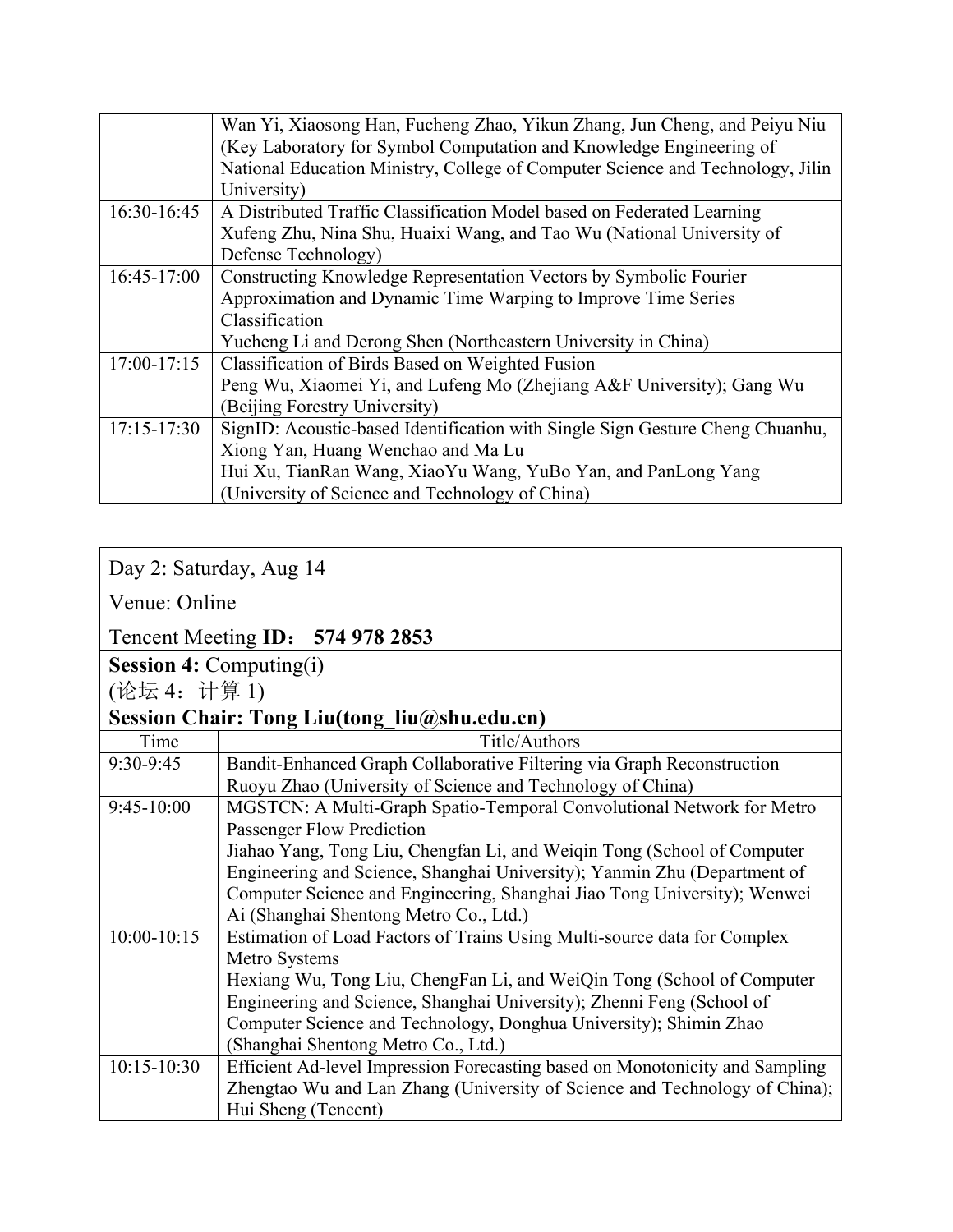| 10:30-10:45                                     | <b>Break</b>                                                                                                     |
|-------------------------------------------------|------------------------------------------------------------------------------------------------------------------|
|                                                 |                                                                                                                  |
|                                                 |                                                                                                                  |
| <b>Session 5: Computing(ii)</b><br>(论坛 5: 计算 2) |                                                                                                                  |
|                                                 | Session Chair: Yubo Yan(yuboyan@ustc.edu.cn)                                                                     |
|                                                 |                                                                                                                  |
| 10:45-11:00                                     | Keyword Extraction Based on Semantic Similarity Metric and Multi-Feature                                         |
|                                                 | Computing                                                                                                        |
|                                                 | Hui Kang, Xin Sun, and Tie Feng (Jilin University); Shuhang Lin (Beijing                                         |
| $11:00-11:15$                                   | ByteDance Technology Co., Ltd)                                                                                   |
|                                                 | Small Object Detection in Complex Large Scale Spatial Image by Concatenating<br><b>SRGAN and Multi-Task WGAN</b> |
|                                                 | Yu Fu, Chengyu Zheng, Liyuan Yuan, Hao Chen, and Jie Nie (Ocean University                                       |
|                                                 | of China) Xueying Zhang, Ruiting Zhou, John C.S. Lui and Zongpeng Li                                             |
| $11:15-11:30$                                   | Separability criteria combined with local filtering transformation based on the                                  |
|                                                 | <b>Bloch representation</b>                                                                                      |
|                                                 | Wenli Wu and Zhaofeng Su (University of Science and Technology of China)                                         |
| 11:30-11:45                                     | CMSS: Use Low-power IoT Cameras to Monitor Store Shelves                                                         |
|                                                 | Xiaotian Fan, Yubo Yan, Panlong Yang, and Feiyu Han (LINKE Lab, School of                                        |
|                                                 | Computer Science and Technology, USTC)                                                                           |
| 11:45-13:30                                     | Lunch                                                                                                            |
|                                                 | <b>Session 6: Security and Privacy</b>                                                                           |
| (论坛 6: 安全与隐私)                                   |                                                                                                                  |
|                                                 | Session Chair: Xing Guo(guox@ahu.edu.cn)                                                                         |
| Time                                            | Title/Authors                                                                                                    |
| 13:30-13:45                                     | RPM: Local Differential Privacy based Inventory Forecasting                                                      |
|                                                 | Lan Zhang and Cong Tang (University of Science and Technology of China)                                          |
| 13:45-14:00                                     | Anti Leakage: Protecting privacy hidden in our speech                                                            |
|                                                 | Hao Zhu, Yanyong Zhang, Xing Guo, and Xiang-Yang Li (School of Computer                                          |
|                                                 | Science and Technology, University of Science and Technology of China)                                           |
| 14:00-14:15                                     | The Truman Show: Attack On Privacy Of Smart Homes Through Traffic                                                |
|                                                 | Analysis                                                                                                         |
|                                                 | Xiaomeng Yu, Yanyong Zhang, Xiangyang Li, and Xing Guo (University of                                            |
|                                                 | Science and Technology of China)                                                                                 |
| 14:15-14:30                                     | Security Analysis of Session Initiation Protocol Digest Access Authentication                                    |
|                                                 | Scheme                                                                                                           |
|                                                 | Yuting Feng (Hefei Normal University); Feng Xiong (Anhui Fuhuang                                                 |
|                                                 | Technology Co., LTD); Wenchao Huang and Yan Xiong (University of Science                                         |
| 14:30-14:45                                     | and Technology of China)<br>TL-SDD: A Transfer Learning-Based Method for Surface Defect Detection with           |
|                                                 | Few Samples                                                                                                      |
|                                                 | Jiahui Cheng, Bin Guo, Jiaqi Liu, Sicong Liu, Guangzhi Wu, Yueqi Sun, and                                        |
|                                                 | Zhiwen Yu (Northwestern Polytechnical University)                                                                |
| 14:45-15:00                                     | A Certificate Authority Domain-based Cross-domain Authentication Scheme for                                      |
|                                                 | Virtual Enterprise Using Identity Based Encryption                                                               |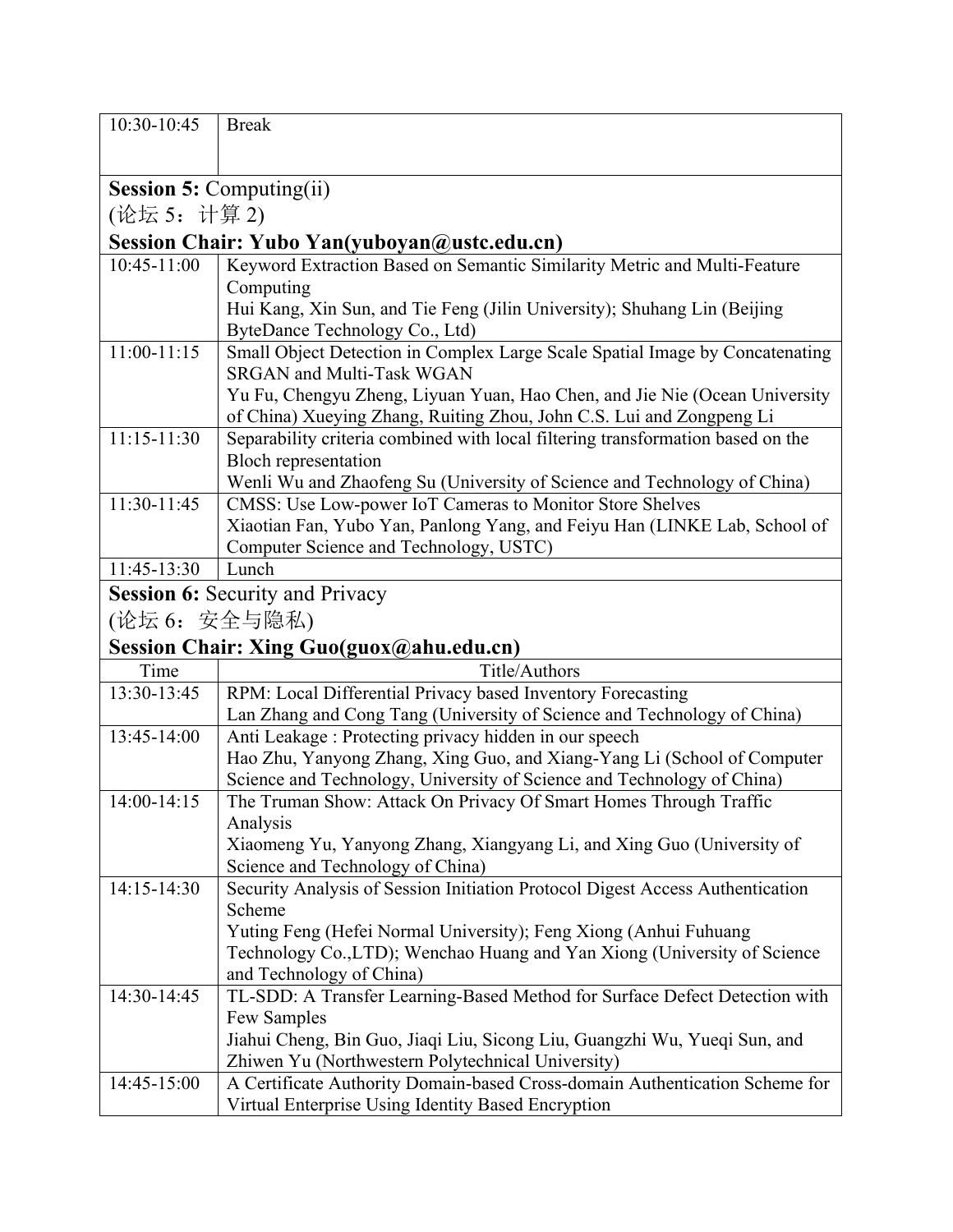|                                               | Xingcan Zhou, Fuyou Miao, and Yan Xiong (University of Science and<br>Technology of China)                                                         |
|-----------------------------------------------|----------------------------------------------------------------------------------------------------------------------------------------------------|
| $15:00-15:15$                                 | ID-Based Hybrid Network Architecture for the AIoT                                                                                                  |
|                                               | Qiang Li, Hao Zhu and Xiang-Yang Li (School of Computer Science and                                                                                |
|                                               | Technology, University of Science and Technology of China, Hefei, China);                                                                          |
|                                               | Haohua Du (School of Cyber Science and Technology, Beihang University,                                                                             |
|                                               | Beijing, China); Xing Guo and Yanyong Zhang (School of Computer Science                                                                            |
|                                               | and Technology, University of Science and Technology of China, Hefei, China)                                                                       |
| 15:15-15:30                                   | <b>Break</b>                                                                                                                                       |
| <b>Session 7: Data Processing</b>             |                                                                                                                                                    |
| (论坛 7:数据处理)                                   |                                                                                                                                                    |
| Session Chair: ZhengYu Li (1065990708@qq.com) |                                                                                                                                                    |
| Time                                          | Title/Authors                                                                                                                                      |
| 15:30-15:45                                   | Hidden Markov based Truth Discovery for Multi-Agent Labeling                                                                                       |
|                                               | Shan-Yang Jiang and Lan Zhang (University of Science and Technology of                                                                             |
|                                               | China)                                                                                                                                             |
| 15:45-16:00                                   | <b>Generative Dataset Distillation</b>                                                                                                             |
|                                               | Chengeng Huang and Sihai Zhang (University of Science and Technology of                                                                            |
|                                               | China)                                                                                                                                             |
| 16:00-16:15                                   | Optimal Data Collection for A Mobile Sink                                                                                                          |
|                                               | Xufei Mao and Chaochao Wu (Dongguan University of Technology); Xiang-                                                                              |
|                                               | Yang Li (School of Computer Science and Technology, USTC)                                                                                          |
| 16:15-16:30                                   | Analysis of Literary based on Deep Emotional Network                                                                                               |
|                                               | Lejun Gong and Xiangyu Tang (Nanjing University of Posts and                                                                                       |
|                                               | Telecommunication); Huakang Li (Xi'An Jiaotong-liverpool University)                                                                               |
| 16:30-16:45                                   | Research on Informatization Forecasting Particulate Matter Using Spatio-                                                                           |
|                                               | Temporal Data                                                                                                                                      |
|                                               | Qide Wu, Hongli Xu, and Liusheng Huang (School of Computer Science and<br>Technology, University of Science and Technology of China); Shixuan Guan |
|                                               | (School of Electronic and Information Engineering, Suzhou University of                                                                            |
|                                               | Science and Technology); Chunchen Lu (School of Environmental Science and                                                                          |
|                                               | Engineering, Suzhou University of Science and Technology)                                                                                          |
| 16:45-17:00                                   | MGeohash: A Trajectory Data Index Method based on Historical Data Pre-                                                                             |
|                                               | partitioning                                                                                                                                       |
|                                               | ZhengYu Li and ZhuoFeng Zhao (Beijing Key Laboratory on Integration and                                                                            |
|                                               | Analysis of Large-scale Stream Data, North China University of Technology)                                                                         |
|                                               |                                                                                                                                                    |

Day 3: Sunday, Aug 15 Venue: Online Tencent Meeting **ID**: **574 978 2853 Session 8:** Networking